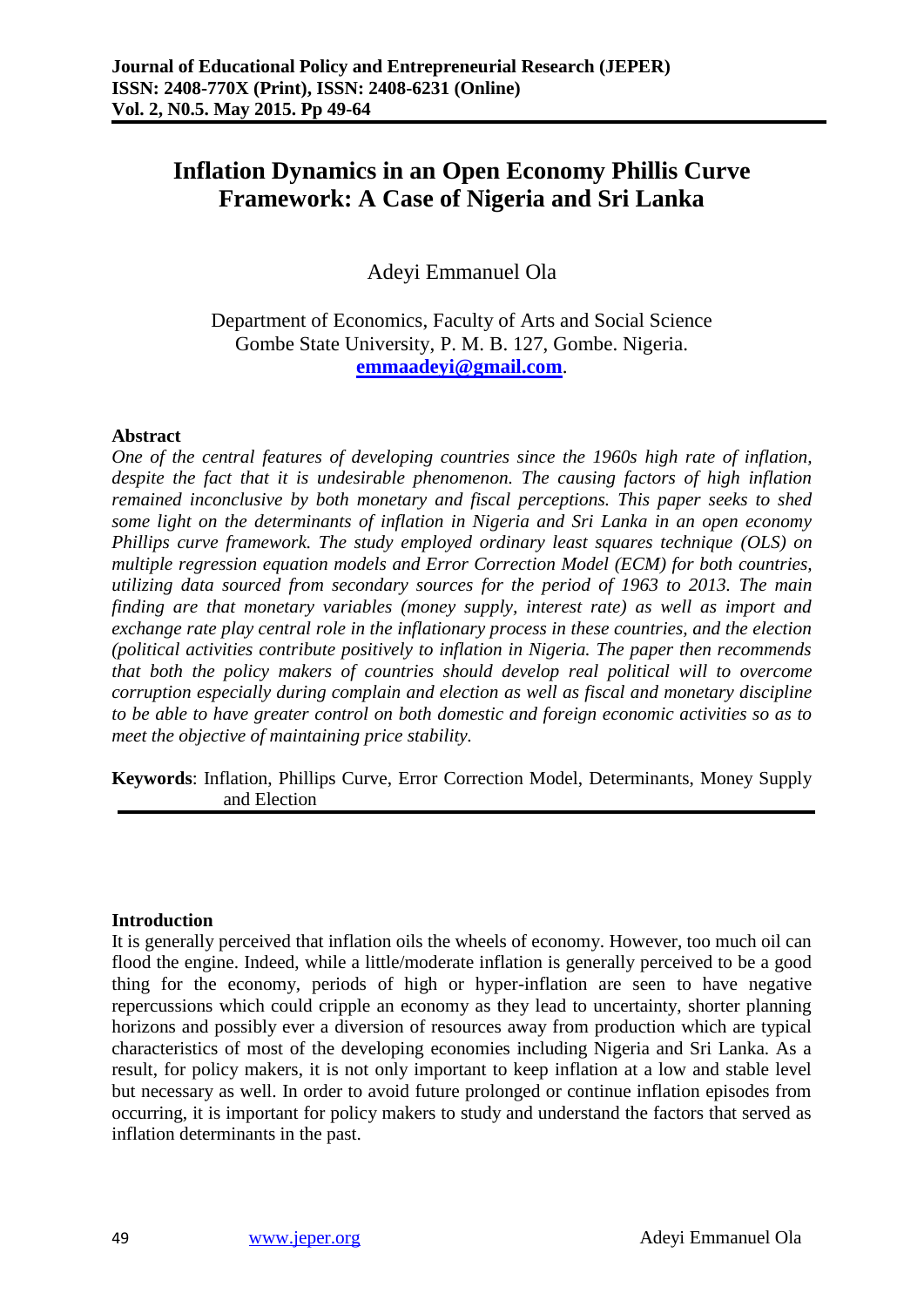Generally speaking, the dynamics of inflation can be explained in two ways. One school of thought believes that inflation is largely influenced by non-monetary factors such as supply shocks, which somewhat obscures the roles of demand side factors and hence the monetary transmission mechanism in the inflation process. The other school of thought argues that nonmonetary factors affects only the short-run path of inflation while in the long-run, monetary variables determines the inflation rate. As a result, it is argued that the standard output gap model of the Phillips curve should offer a reasonable explanation of the inflation dynamics in the emerging and developing economies. However, given the diversity amongst nations in Africa and Asia, inflation should be treated as a country-specific phenomenon, the determinants of which would differ across countries. Thus, it is crucial to investigate the plausible distinct factors that determine inflation in various nations. To this ends, this paper set out to identify the possible relevant macroeconomic variables that helps in determine the behaviors of inflation in Nigeria and Sri Lanka within the frame work of open economy Phillips curve.

# **Objectives of the Paper**

The objectives of this paper include the following;

- To identify the relevant variables influencing inflation dynamics in Nigeria and Sri Lanka, using both theoretical and empirical framework;
- To ascertain which explanatory variables are significant determinants of inflation in Nigeria and Sri Lanka.

## **Literature Review**

This section reviewed and harmonized the different theoretical opinions expressed as well as the empirical stands/outcome on issues related to inflation, to help explain the present and provide a guide for the future, as there has been a long debate without consensus in the economic literature on the causes and manifestation factors of inflation. Macroeconomists and econometricians have given a lot of theoretical explanations and empirical attempts to test the validity of self-selected models. However, for better understanding and great insight, it is paramount to understand the concept of inflation and Phillips curve before the theoretical and empirical review.

### **Concept of Inflation**

Inflation is a serious macroeconomic problem and it is an aspect of macroeconomic instability. It can make the comparison of economic conditions at different point in time quite difficult, create complications for economic measurement, and brings uncertainty when trying to look into the future. Inflation is a substantial and sustained increase in general price level leading to disequilibrium thus undermining the ability of money to serve as a tool for market coordination. In the economic literature, the concept of inflation has been intrinsically linked to money, as captured by the often heard maxim "inflation is too much money chasing too few goods". Inflation has been widely described as an economic situation when the increase in money supply is "faster" than the new production of goods and services in the same economy (Hamilton, 2001). Usually, economists attempt to distinguish inflation from an economic phenomenon of a time increase in prices or when there are price increases in a narrow group of economic goods or services (Piana, 2001). Thus, the term inflation describes a general and persistence increase in the prices of goods and services in an economy (Ojo, 2000; Melberg, 1992).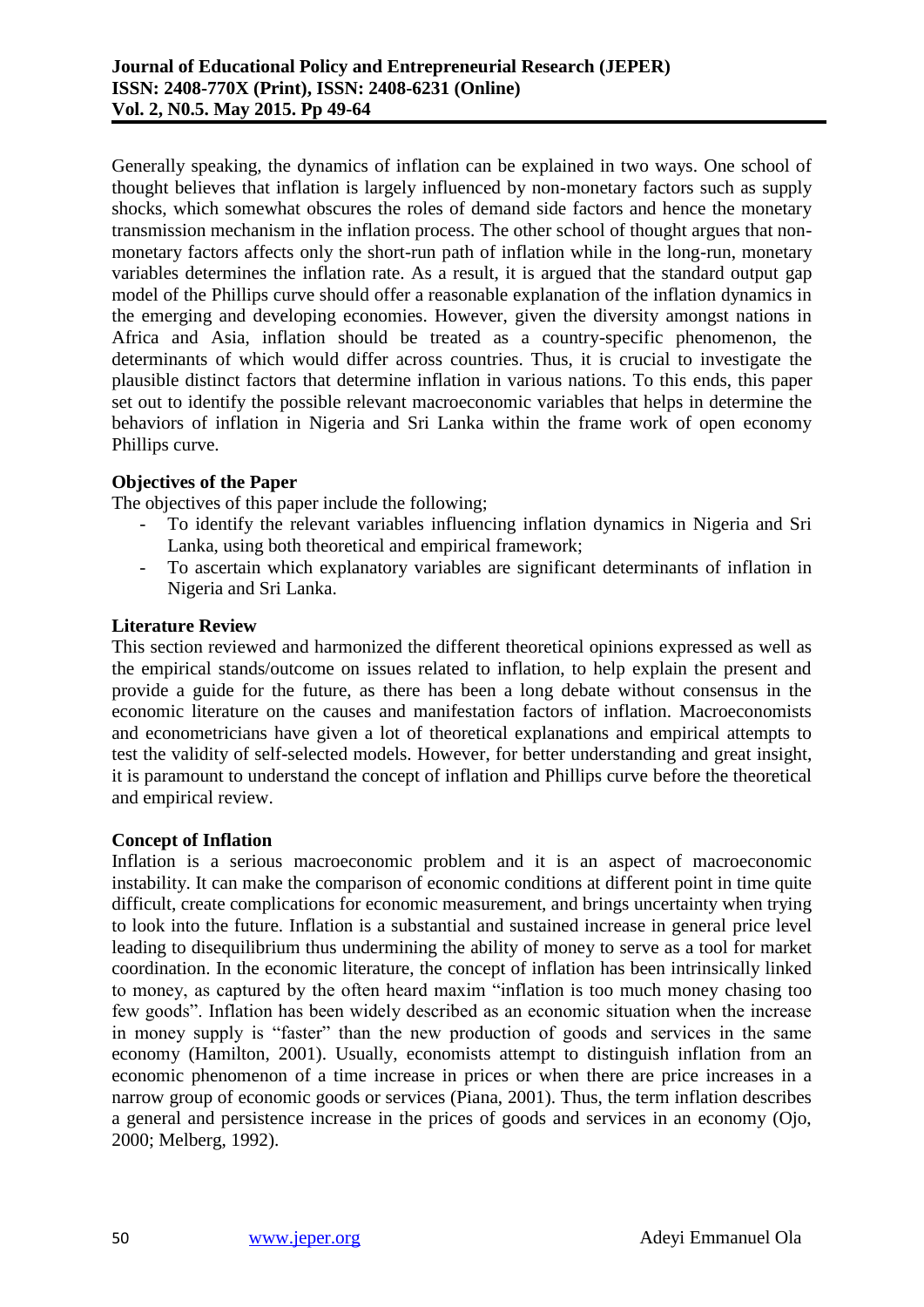## **Concept of Phillips Curve**

Basically, Phillips curve is a smooth curve that shows the stylized relationship between wage inflation and unemployment. In other words, by Phillips traditional postulation, there exists a negative (trade-off) relationship between wage inflation and unemployment. It is however important to know that Phillips Curve analysis has hardly stood still since its beginning in 1958. Rather it has evolved under the pressure of events and the progress of economic theorizing, incorporating at each, new elements as the natural rate hypothesis, the adaptive expectation hypothesis etc. Friedman (1968) made a very sharp observation that in the shortrun there may be a trade-off between inflation and unemployment rate but in the long-run, there is no trade-off between them. This observation by Friedman propelled many scholars to search for the nature of relationship between these phenomena in the economies. However, Phillips does not conjecture about circumstances in which the apparently stable 1861-1913 curve might shift up or down in the long-run. Also, Phillips does not mention policy implications, and this provides the setting in which Samuelson and Solow (1960) christens the relationship as the Phillips curve and explore its policy implications.

## **Theoretical Explanations**

In recent times, there have been several dominant schools of thought on the nature, meaning, and causes of inflation; the neo-classical/monetarist, the Keynesian school, the neo-Keynesian school, the structural school, the Purchasing Power Parity (PPP) school, the inflation and expectations school, and recent theories of inflation . For the purpose of clarity and understanding, these dominant schools of thought and their views about the concept of inflation are explained in the next sections

### **Neo-Classical/Monetarist Explanations**

The Neo-Classical/Monetarist opines that inflation is driven mainly by growth in the quantum of money supply. The debate between the cost-push and demand-pull theories of inflation led to the revival of the monetary explanation of inflation. The monetary model formally proposed by Friedman (1968) and empirically tested by Schwartz (1973) simply stated that the major factor explaining the current rate of inflation is the past conduct of money to output ratio. In Friedman's (1968) words, "Inflation is always and everywhere monetary phenomenon". The monetarists, following from the Quantity Theory of Money (QTM), have propounded that the quantity of money is the main determinant of price level, or the value of money, such that any change in the quantity of money produces an exactly direct and proportionate change in the price level. The QTM is traceable to Irving Fisher's famous equation of exchange:

MV = PQ…………………………………………………………… (1.1)

Where M stands for the stock of money; V for the velocity of circulation of money; Q is the volume of transactions which take place within the given period; while P stands for the general price level in the economy. Transforming the equation by substituting Y (total amount of goods and services exchanged for money) for Q, the equation of exchange becomes:

MV = PY………………………………………………………… (1.2)

The introduction of Y provides the linkage between the monetary and the real side of the economy. In this framework, however, p, V and Y are endogenously determined within the system. The variable M is the policy variable, which is exogenously determined by the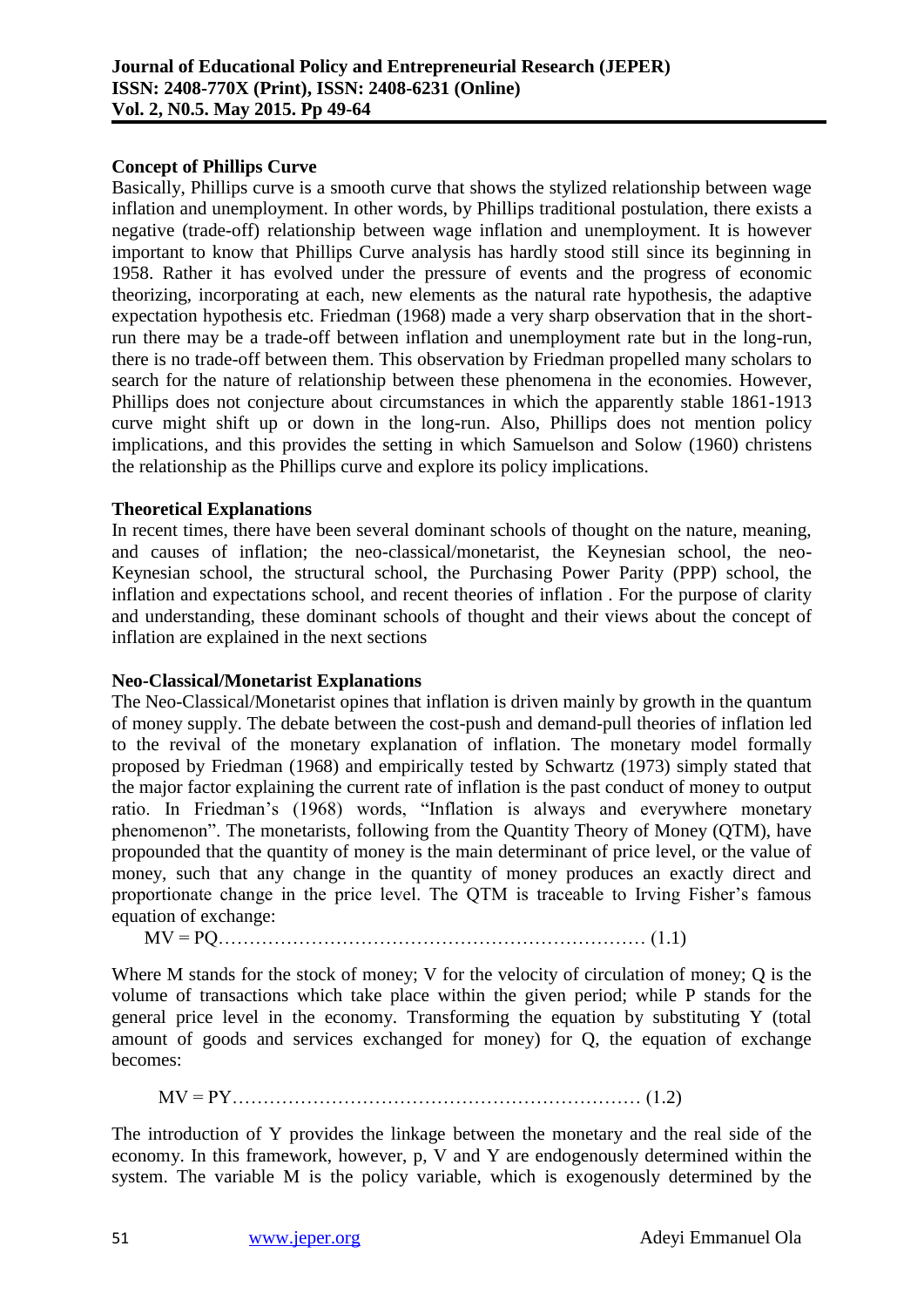monetary authorities. The monetarists emphasize that any change in the quantity of money affects only the price level or monetary side of the economy, with the real sector of the economy totally insulated. This indicates that changes in the supply of money do not affect the real output of goods and services, but their values or the prices at which they are exchanged only. An essential feature of the monetarist model is its focus on the long-run supply-side properties of the economy as opposed to short-run dynamics (Dornbush, et al, 1996).

Nevertheless, the model's general weakness is found in its inadequacy to explain general price movement. The truism of direct proportion between change in the quantity of money and change in the price level cannot be accepted in today's world (as there are other factors involved such as infrastructural and structural factors).

## **Keynesian Explanations**

The Keynesians opposed the monetarists' view of a direct and proportional relationship between the quantity of money and prices. According to this school, the relationship between the quantity of money and price is non-proportional and is indirect, through the rate of interest. The strength of the Keynesian theory is its integration of monetary theory and value theory on the one hand and the theory of output and employment through the rate of interest on the other hand. Thus, when the quantity of money increase, the rate of interest falls, leading to an increase in the volume of investment and aggregate demand, thereby raising output and employment. In other words, the Keynesians see a link between the real and monetary sectors of the economy an economic phenomenon that describes equilibrium in the goods and money market (IS-LM). Equally important about the Keynesian theory is that they examine the relationship between the quantity of money and prices both under unemployment and full employment situations. Accordingly, so long as there is unemployment, output and employment will change in the same proportion as the quantity of money, but there will be no change in prices. At full employment, however, changes in the quantity of money will induce a proportional change in price. Thus, this approach has the virtue of emphasizing that the objectives of full employment and price stability may be inherently irreconcilable (Olofin, 2001).

### **New-Keynesians Explanations**

The Neo-Keynesian theoretical exposition combines both aggregate demand and aggregate supply. It assumes a Keynesian view on the short-run and a classical view in the long-run. The simplistic approach to the understanding of this theory is to consider changes in public expenditure or nominal money supply and assume that expected inflation is zero. By this, aggregate demand increases with real money balances and, therefore, decreases with the price level. Neo Keynesian theory focuses on productivity, because, declining productivity signals diminishing returns to scale and, consequently, induces inflationary pressures, resulting mainly from over-heating of the economy and widening output gap. From the Neo-Keynesian perspective, budget balancing and restraints on spending do not control inflation, and persistent budget deficits do not cause inflation. What cause inflation are increase in the velocity of money and the reduction in efficiency caused by excessive present consumption versus investment.

### **Structuralists' Explanations**

The Structuralists attribute the existence and cause of inflation to structural factors and underlying characteristics of an economy (Adamson, 2000). For instance, in developing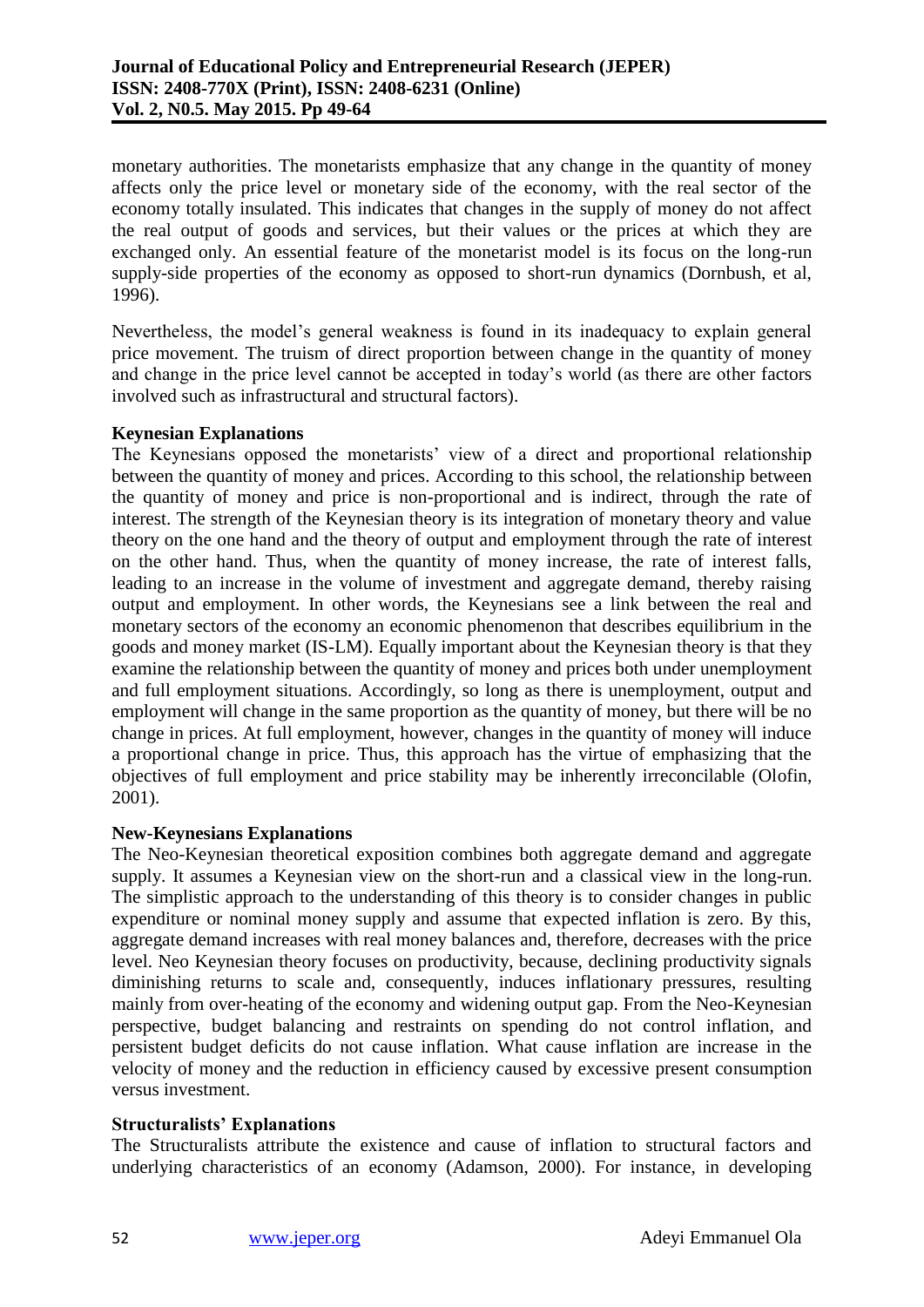countries, particularly those with a strong underground economy, prevailing hoarding or hedging, individual expect future price to increase above current prices and, hence, demand for goods and services are not only transactionary, but also precautionary. This to them creates artificial shortages of goods and reinforces inflationary pressures. The basic argument of the structuralist school is that, given the existence of structural bottlenecks or constrains in an economy, inflation is unavoidable. Implicitly, inflation is structural, and is generated in the course of the attempt to develop in the face of structural rigidities. According to Fasoyin (1986) he asserts that although there are many facets of the structuralist approach, they fall into three broad categories:

- 1. Inelasticity of agricultural production, particularly of foodstuffs;
- 2. Foreign exchange bottleneck;
- 3. Financial constraints.

Perhaps the most popular argument of the structuralist school is that rapid urbanization and rising income generated by import substitution industrialization have led to an increase in demand for foodstuffs which outpaces supply. The structural constraint that has led to disequilibrium in supply and demand of foodstuffs is seen as arising from misallocation of factors of production. The foreign exchange bottleneck arises because capital inflow and earnings from exports are generally inadequate in meeting rapidly rising import demands which are necessary for development. The inadequate public revenue in the face of rapidly expanding public services, especially in the provision of social services and infrastructure, has led to deficit financing with inflationary consequences.

The structuralists then conclude that inflation does not occur in vacuum but as part of a country's historical, social, political and institutional evolution. As Fajana and Aderinto (1980:27) put it; *"the underlying causes of inflation in underdeveloped countries are to be found in basic economic development problems and in the structural characteristics of the system of production in these countries*".

# **Purchasing Power Parity (PPP) Theory of Inflation**

Underlying the PPP theory is the assumption that all goods are tradable and are physical identical. This theory is used to explain changes in exchange rates in terms of differentials inflation between countries. The argument of this theory is that as long as the prices and currencies of the trading countries are not the same, the rate of inflation of the dominant country will influence the inflation rates of smaller countries. In support of this argument, Garcia, (2010) asserts that exchange rate has a direct impact on the economy via import sector (both final goods and inputs). So an appreciation (depreciation) of the exchange rate can have a positive (negative) impact on the inflation rate and vice-versa. He however concluded that it all depends on whether the pass-through coefficient of the exchange rate to inflation is high or not, which is an empirical question.

### **Expectations Theory of Inflation**

Expectations of future inflation are another important determinant of inflation according to this theory. According to Dlamini, et al, (2001), two categories of expectations can be outlined in this regard, namely rational and adaptive expectations. According to rational expectations, both households and firms form their expectations of inflation by using all the available information including that about current policies to forecast the future. An adaptive expectation on the other hand, is the adjusted (adapted) by some fraction of the forecast error that occurs when inflation turns out to be different than expected. By this, it means that both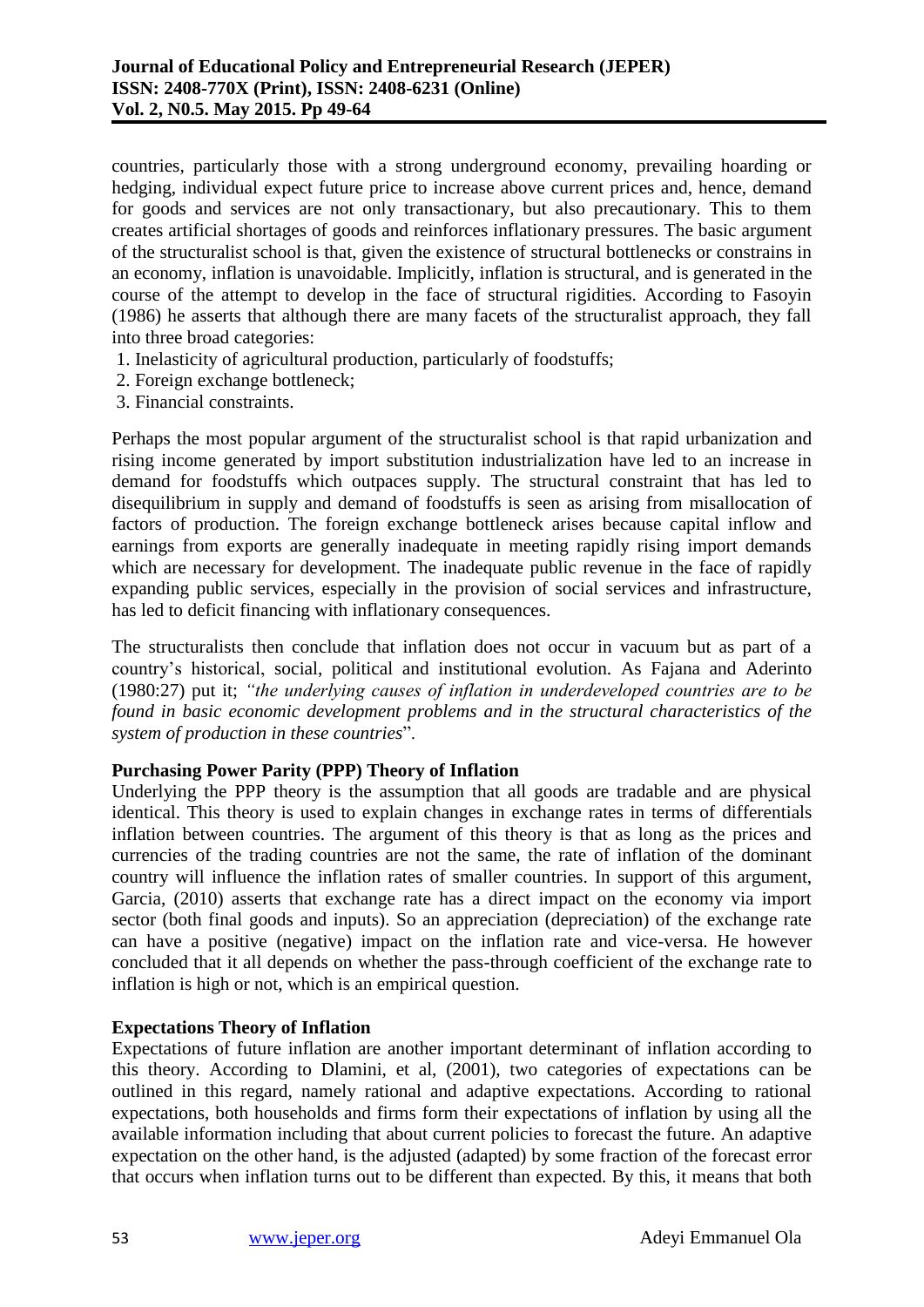households and firms form their expectations of inflation based on recently observed inflation and this may affect the general price level. Proponents of the theory maintain that prices are rising because people expect them to rise, because they have seen them rising. The basic notion of the advocates of this theory is that if policymakers are credibly committed to reducing inflation, rational people will understand the commitment and quickly lower their expectation of inflation.

## **Recent Theories of Inflation**

Literature on recent theories of inflation that have emerged two decadesago emphasized the role played by political stability, policy credibility and the reputation of the government and the political cycles in determining or explaining inflation. According to Selialia, (1995), this emerging literature on inflation has come to be known as the political economy approach to macroeconomic policy. These recent theories of inflation have shifted attention away from traditional direct economic causes of inflation, such as money supply, exchange rate, interest rate, towards political and institutional determinants of inflationary pressures. However, these theories have been criticized as they are too theoretical and the factors involves are not unquantifiable.

## **Empirical Review**

Fashoyin (1984) in a study with respect to the impact of structural phenomenon on inflation in Nigeria identified ten structural variables (agricultural bottlenecks, industrial production, imports, exports, food import and production, trade union militancy, indirect taxation on companies, wage bill, government expenditure deficit finance and money supply) responsible for inflation in Nigeria. Regressing the rate of inflation on the ten variables using the Ordinary Least Squares (OLS) approach, the results indicated that money supply, wages, imports, exports, food import and indirect taxation had significant positive relationship with inflation. However, other variables provided inconclusive results due to unavailability of data for computation.

Fatukasi, (2005), in his work investigated the determinants of inflation in Nigeria between 1981 and 2003, by exploring the multi-dimensional and dynamic factors that affect inflation using multiple regression of the Ordinary Least Square (OLS). The results revealed that all explanatory variables (fiscal deficit, money supply, interest and exchange rates) are significantly and positively impacted on the rate of inflation in Nigeria as they accounted for 72% of the variation in inflation during the period with the error term capturing 28%.

Arusha, (2008) modeled for both closed economy and open economy for Sri Lanka, and the estimated regression coefficients based on the variable deletion tests carried out in each model followed by co-integration so as to create the premises for the models to be estimated using Error Correction Mechanism (ECM). The main findings of the study were that the supply side factors were affecting the general level of prices in Sri Lanka. A long-run relationship is found between the price level, real GNP, the exchange rate and import prices. With the opening up of the economy, import prices and exchange rate movements were found to have a significant impact on the general level of prices. The results are consistent with the studies of Nicholas (1990), Nicholas and Yatawara (1991), Weerasekera (1992), Rupananda (1994) who also find supply side factors as important determinants of the general price level in Sri Lanka.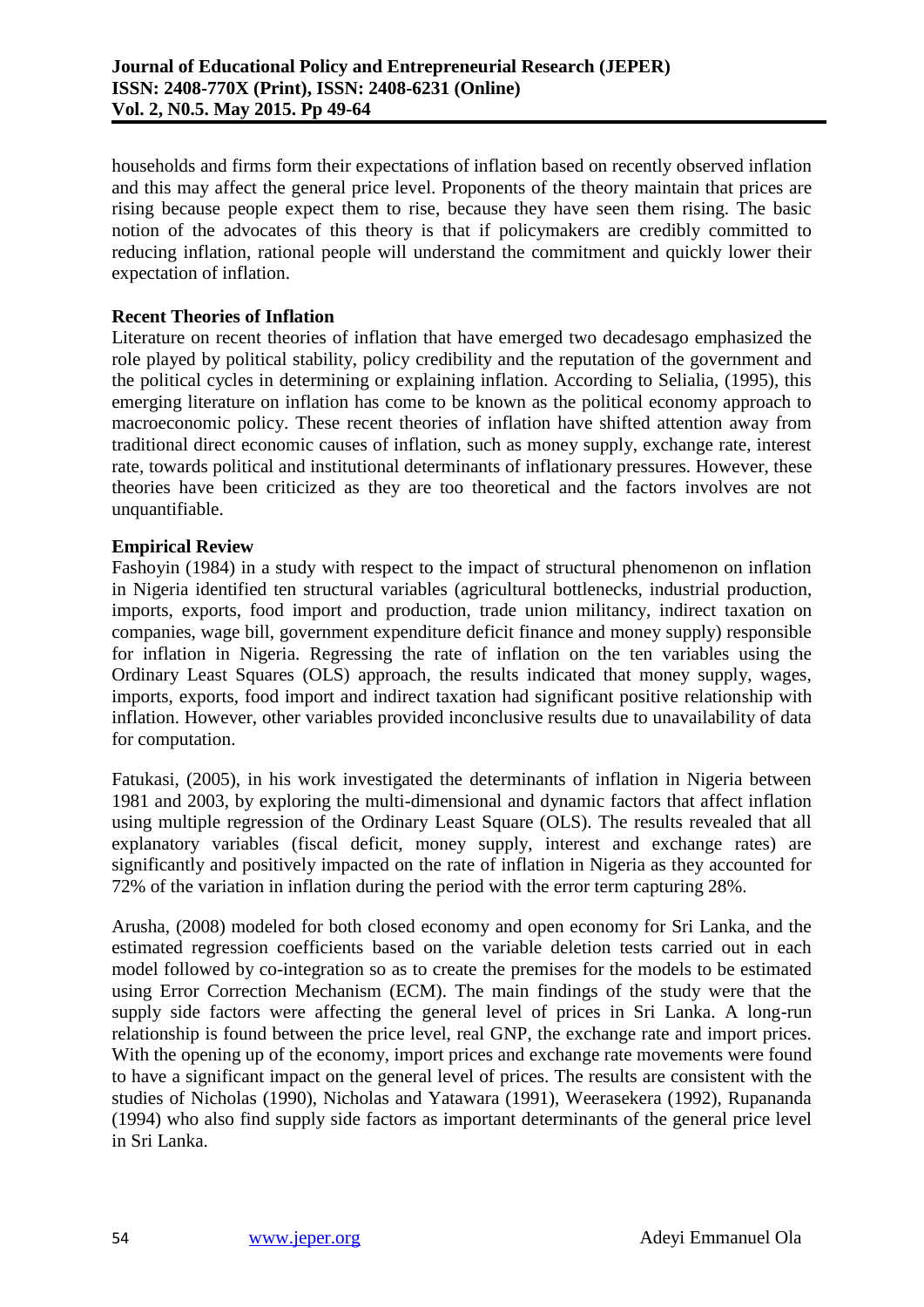## **Methodology**

The prime consideration in designing methodology is to incorporate all important variables in explaining the causes and factors that determine the dependent variable (in this case inflation). For the purpose of this study, we modeled a baseline Phillips curve for Nigeria and Sri Lanka as follows;

## **Modeling Baseline Phillips Curve for Nigeria and Sri Lanka**

Starting from position of Phillips, there exist a trade-off relationship between inflation and unemployment. This implies a functional relationship between inflation and unemployment. Mathematically if we assume a linear relationship between the variables, it is of the form;

INF=f(UN)………………………………………………………………(2.1)

Econometrically, the above functional relation can be stated as;

INFt=α0+β1UNt+Ut……………………………………………………… (2.2)

Where INF<sub>t</sub> is inflation rate in period t,  $\alpha_0$  is the intercept,  $\beta_1$  is the coefficient of unemployment rate. UN<sub>t</sub> is the unemployment rate in period t. Equation (2.2) is a typical traditional Phillips curve.

The stylized version of the expectation-augmented Phillips curve that takes into consideration the role of expectations which also form the theoretical basis of the study is written in terms of output-gap, and by introducing expectations is typically assumed to be of the following form;

INFt=α0+β1INF<sup>e</sup> +β2(Yt-Y<sup>t</sup> \* )+U<sup>t</sup> ………………………………………(2.3)

Where INF<sup>e</sup> is the expected rate of inflation (expected at the beginning of period t),  $Y_t$  is the actual level of output (or GDP),  $Y_t^*$  is the potential output and the difference between two is the output-gap and  $\beta_1$  and  $\beta_2$  are the coefficients of expected inflation rate and output-gap respectively.

If we use the triangle model of inflation by taking the past inflation rate as a proxy of expected inflation rate, then the Phillips curve may be re-written as;

INFt=α0+β1INFt-1+β2(Yt-Y<sup>t</sup> \* )+Ut …………………………………….(2.4)

Assuming further that output is taken as proxy to unemployment (i.e.  $Y_t - Y_t^* = UN_t$ ), then substituting  $UN_t$  for  $Y_t - Y_t^*$  gives;

INFt=α0+β1INFt-1+β2UNt+Ut ………………………………………….. (2.5)

As stated above, the Nigeria and Sri Lankan economies just like every developing economy are characterizes by shocks as a results of fiscal and monetary imbalances. Therefore by letting the variables  $Z_t$  account for these shocks that might come through money supply, imports, exchange rate, interest rate, GDP and Election. The inclusion of election as part of the shocks is based on the fact the in most developing countries like Nigeria for instance; during election the politicians normally bring into the economy, the money from abroad for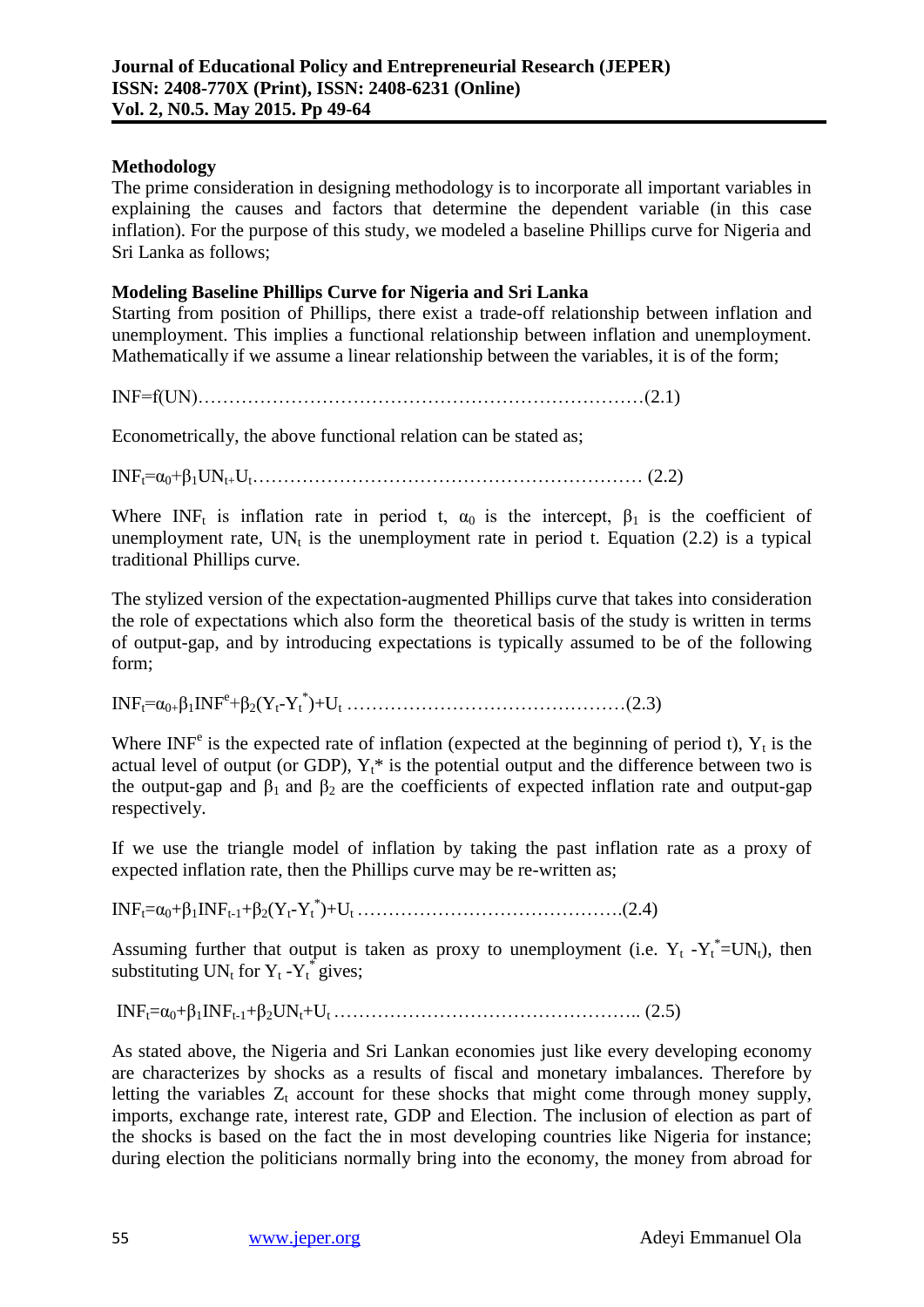campaign thereby increase the quantum of money in circulation and in most cases the money were stolen and stored in the foreign accounts.

So by incorporating the shocks variable, the equation (2.5) becomes;

INFt=α0+β1INFt-1+β2UNt+φZ<sup>t</sup> + U<sup>t</sup> ……………………………………… (2.6)

Where,  $Z_t$  accounts for money supply, imports, exchange rate, interest rate, GDP and election period.

Therefore, by incorporating all these macroeconomic variables as shocks into the equation (2.6) the model take the form for baseline Phillips curve as;

 $INF_t=\alpha_0+\alpha_1UN_t+\alpha_2M1S_t+\alpha_3M2S_t+\alpha_4IM_t+\alpha_5EX_t+\alpha_6IR_t+\alpha_7GDP_t+\alpha_8ELEC_t+U_t$  ………. (2.7)

Therefore, equation baseline Phillips curve model for this study.

Based on the above premises, the Phillips curve models can be established for Nigeria and Sri Lanka respectively as follows;

 $INF_{tn} = \beta_0 + \beta_1 UN_{tn} + \beta_2 M 1 S_{tn} + \beta_3 M 2 S_{tn} + \beta_4 IM_{tn} + \beta_5 EX_{tn} + \beta_6 IR_{tn} + \beta_7 GDP_{tn} + \beta_8 E LEC_{tn} + \epsilon$ ........ (2.8)  $INF_{ts}=\alpha_0+\alpha_1UN_{ts}+\alpha_2M1S_{ts}+\alpha_3M2S_{ts}+\alpha_4IM_{ts}+\alpha_5EX_{ts}+\alpha_6IR_{ts}+\alpha_7GDP_{ts}+\alpha_8ELEC_{ts}+\varepsilon_{ts}....$  (2.9) **Where**

 $INF<sub>ts</sub>$ = Inflation rate in period t in Sri Lanka.

 $INF_{tn}$ = Inflation rate in period t in Nigeria.

 $UN_{ts}$  Unemployment rate in period t in Sri Lanka.

 $UN_{tn}$ = Unemployment rate in period t in Nigeria.

 $M1S_{ts}$ = Narrow Money Supply in period t in Sri Lanka.

 $M1S_{\text{tn}}$ =Narrow Money Supply in period t in Nigeria.

 $M2S_{ts}$ =Broad Money Supply in period t in Sri Lanka.

 $M2S_{tn}$ =Broad money Supply in period t in Nigeria.

 $IM_{ts}$  Value of Imports in period t in Sri Lanka.

 $IM_{tn}$  Value of Imports in period t in Nigeria.

 $EX_{ts}$ = Exchange Rate of Ruppee to Dollar in period t.

 $EX_{\text{tn}}=$  Exchange Rate of Naira to Dollar in period t.

 $IR<sub>ts</sub>=$  Interest Rate in period t in Sri Lanka.

 $IR<sub>tn</sub>$ = Interest Rate in period t in Nigeria.

 $GDP_{ts}$ = Gross Domestic Product in period t in Sri Lanka.

 $GDP_{tn}$ = Gross Domestic Product in period t in Nigeria.

 $ELEC_{ts}$ = Election period t in Sri Lanka.

 $ELEC<sub>tn</sub>$ = Election period in Nigeria.

 $\alpha_{0s}$  and  $\beta_{0n}$ = The intercepts of the functions.

 $\alpha_1, \alpha_2, \alpha_3, \alpha_4, \alpha_5, \alpha_6, \alpha_7$ , and  $\alpha_8$ =Parameters to be estimated for Sri Lanka equations

 $β_1$ ,  $β_2$ ,  $β_3$ ,  $β_4$ ,  $β_5$ ,  $β_6$ ,  $β_7$  and  $β_8$ =Parameters to be estimated for Nigeria's equations

 $\varepsilon_{ts}$  and  $\varepsilon_{tn}$  = Stochastic random variable (error terms).

The study then employed the econometric technique of Ordinary Least Squares (OLS) on the baseline Phillips curve regression equations 2.8 and 2.9 (multivariate models) for countries in order to estimate a more specific relationship between inflation and its determinants.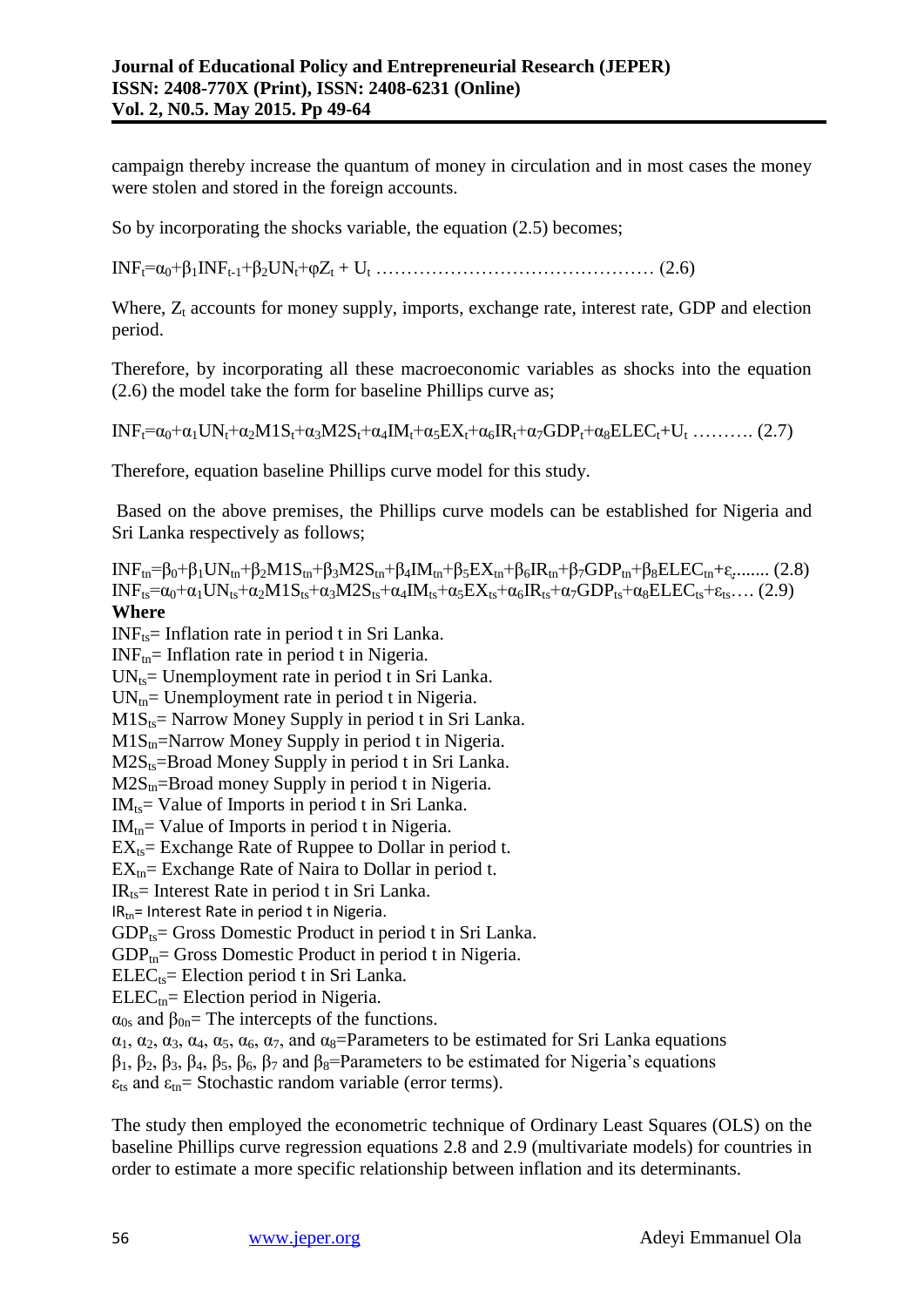#### **Results and Discussion**

Based on the derived baseline models above, the study estimated equations 2.8 and 2.9, and the results are as follow for Nigeria and Sri Lanka;

| <b>Variabl</b> | Nigeria P-     | Level of     | Sri_Lanka    | Level of          | <b>SIGNIFICANT</b>    |
|----------------|----------------|--------------|--------------|-------------------|-----------------------|
| e              | <b>P</b> Value | stationarity | $P-P$        | <b>Stationari</b> | <b>VALUE</b>          |
|                |                |              | <b>Value</b> | ty                | 1%, 5% and 10%        |
| Ext            | $-4.13$        | I(1)         | $-3.29$      | I(1)              | $-2.64, -1.95, -1.61$ |
| <b>GDP</b>     | $-17.58$       | I(2)         | $-8.91$      | I(2)              | $-2.58, -1.94, -1.62$ |
| <b>IMt</b>     | $-10.00$       | I(2)         | $-6.87$      | I(1)              | $-2.58, -1.94, -1.62$ |
| M2St           | $-9.35$        | I(2)         | $-3.3$       | I(2)              | $-2.58, -1.94, -1.62$ |
| $INF_T$        | $-9.81$        | I(1)         | $-9.78$      | I(1)              | $-2.58, -1.94, -1.62$ |
| $INF_{t-1}$    | $-9.14$        | I(1)         | $-9.49$      | I(1)              | $-2.58, -1.94, -1.62$ |
| <b>IRt</b>     | $-8.20$        | I(1)         | $-5.42$      | I(1)              | $-2.58, -1.94, -1.62$ |
| <b>UNEt</b>    | $-10.14$       | I(1)         | $-6.62$      | I(1)              | $-2.58, -1.94, -1.62$ |

# **Table 1: Result of the Unit Root Test for Nigeria and Sri Lanka**

As Gujarati (2004) points out that economic theory requires that variables be stationary before the application of standard econometric technique. Unit root test is therefore used to test for the stationarity of the data. Phillips-Perron (PP) is used to test the co-integration and unit root tests. If the Phillips-Perron (PP) t-statistic (PP t-calculated) is greater than the PP table value (critical value), and it is stationary, otherwise, it is non-stationary. The result in the table below shows that the majority of the variables are made stationary at the first level difference. GDP and Import for Nigeria and GDP for Sri Lanka are made stationary at the second level differencing (Table 1).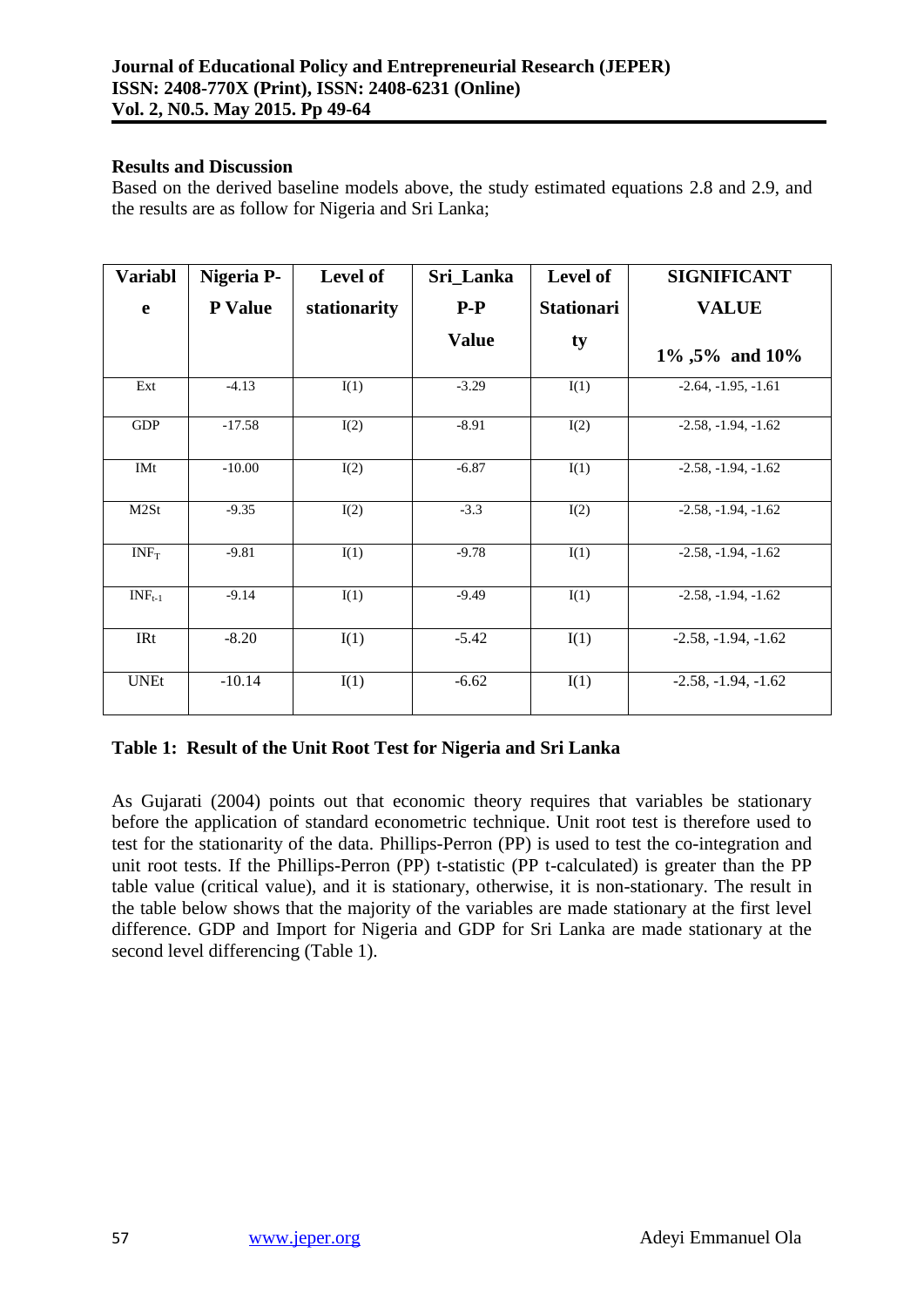| Unrestricted Cointegration Rank Test (Trace) |            |                  |                |         |  |
|----------------------------------------------|------------|------------------|----------------|---------|--|
| Hypothesized                                 |            | Trace            | 0.05           |         |  |
| No. of $CE(s)$                               | Eigenvalue | <b>Statistic</b> | Critical Value | Prob.** |  |
| None *                                       | 0.971458   | 299.7801         | 125.6154       | 0.0000  |  |
| At most 1 *                                  | 0.956782   | 189.5328         | 95.75366       | 0.0000  |  |
| At most $2^*$                                | 0.852341   | 92.14666         | 69.81889       | 0.0003  |  |
| At most 3                                    | 0.448428   | 32.84824         | 47.85613       | 0.5652  |  |
| At most 4                                    | 0.278911   | 14.40375         | 29.79707       | 0.8172  |  |
| At most 5                                    | 0.123315   | 4.266968         | 15.49471       | 0.8808  |  |
| At most 6                                    | 0.006019   | 0.187142         | 3.841466       | 0.6653  |  |

## **Table 2: Result of Co integration for Nigeria**

Trace test indicates 3 cointegratingeqn(s) at the 0.05 level

\* denotes rejection of the hypothesis at the 0.05 level

\*\*MacKinnon-Haug-Michelis (1999) p-values

Unrestricted Cointegration Rank Test (Maximum Eigenvalue)  $\mathcal{A} = \mathcal{A} \cup \mathcal{A}$ 

| Hypothesized   |            | Max-Eigen | 0.05           |         |
|----------------|------------|-----------|----------------|---------|
| No. of $CE(s)$ | Eigenvalue | Statistic | Critical Value | Prob.** |
| None *         | 0.971458   | 110.2473  | 46.23142       | 0.0000  |
| At most 1 *    | 0.956782   | 97.38609  | 40.07757       | 0.0000  |
| At most $2^*$  | 0.852341   | 59.29842  | 33.87687       | 0.0000  |
| At most 3      | 0.448428   | 18.44449  | 27.58434       | 0.4586  |
| At most 4      | 0.278911   | 10.13678  | 21.13162       | 0.7317  |
| At most 5      | 0.123315   | 4.079826  | 14.26460       | 0.8508  |
| At most 6      | 0.006019   | 0.187142  | 3.841466       | 0.6653  |

Max-eigenvalue test indicates 3 cointegratingeqn(s) at the 0.05 level

\* denotes rejection of the hypothesis at the 0.05 level

None  $\mathcal{L}$  198.30219 98.30219 98.30219 98.30219 98.30219 98.30219 98.30219 98.30219 98.30219 98.30219 98.30 \*\*MacKinnon-Haug-Michelis (1999) p-values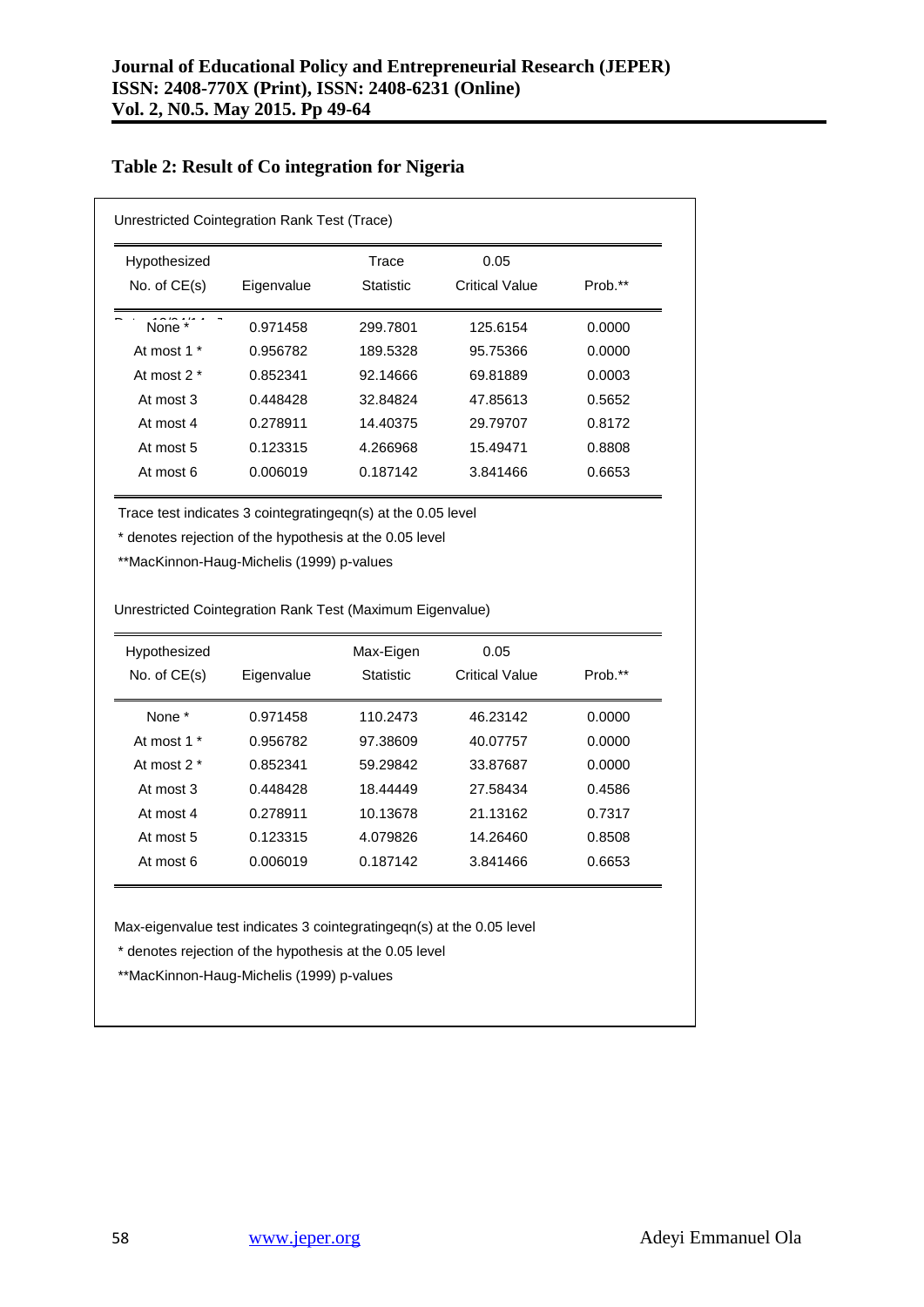| Unrestricted Cointegration Rank Test (Trace)                                                                                     |                      |                  |                       |         |  |  |  |
|----------------------------------------------------------------------------------------------------------------------------------|----------------------|------------------|-----------------------|---------|--|--|--|
| Hypothesized                                                                                                                     | <b>Trace</b><br>0.05 |                  |                       |         |  |  |  |
| No. of $CE(s)$                                                                                                                   | Eigenvalue           | Statistic        | <b>Critical Value</b> | Prob.** |  |  |  |
| None *                                                                                                                           | 0.958040             | 240.4202         | 125.6154              | 0.0000  |  |  |  |
| At most 1 *                                                                                                                      | 0.793472             | 142.1180         | 95.75366              | 0.0000  |  |  |  |
| At most 2 *                                                                                                                      | 0.738368             | 93.22107         | 69.81889              | 0.0002  |  |  |  |
| At most 3 *                                                                                                                      | 0.485801             | 51.65574         | 47.85613              | 0.0211  |  |  |  |
| At most 4 *                                                                                                                      | 0.435489             | 31.03622         | 29.79707              | 0.0358  |  |  |  |
| At most 5                                                                                                                        | 0.234296             | 13.31054         | 15.49471              | 0.1039  |  |  |  |
| At most 6 *                                                                                                                      | 0.149910             | 5.034796         | 3.841466              | 0.0248  |  |  |  |
| Hypothesized                                                                                                                     |                      | Max-Eigen        | 0.05                  |         |  |  |  |
| No. of CE(s)                                                                                                                     | Eigenvalue           | <b>Statistic</b> | <b>Critical Value</b> | Prob.** |  |  |  |
| None *                                                                                                                           | 0.958040             | 98.30219         | 46.23142              | 0.0000  |  |  |  |
| At most 1 *                                                                                                                      | 0.793472             | 48.89694         | 40.07757              | 0.0040  |  |  |  |
| At most 2 *                                                                                                                      | 0.738368             | 41.56533         | 33.87687              | 0.0050  |  |  |  |
| At most 3                                                                                                                        | 0.485801             | 20.61952         | 27.58434              | 0.2999  |  |  |  |
| At most 4                                                                                                                        | 0.435489             | 17.72568         | 21.13162              | 0.1405  |  |  |  |
| At most 5                                                                                                                        | 0.234296             | 8.275744         | 14.26460              | 0.3513  |  |  |  |
| At most 6 *                                                                                                                      | 0.149910             | 5.034796         | 3.841466              | 0.0248  |  |  |  |
| Max-eigenvalue test indicates 3 cointegratingeqn(s) at the 0.05 level<br>* denotes rejection of the hypothesis at the 0.05 level |                      |                  |                       |         |  |  |  |

### **Table 3: Result of Co integration for Sri Lanka**

\* denotes rejection of the hypothesis at the 0.05 level

\*\*MacKinnon-Haug-Michelis (1999) p-values

The result of the co integration for both Nigeria and Sri Lanka for Trace statistics and the Max-Eigen statistics shows that at most two and four of the models for Nigeria and Sri Lanka respectively are co integrating as it can be seen in Tables 2 and 3. This means that two or more of the variables move together over time so that short-term disturbances due to nonstationarity of the variable will be corrected in the long-term. It also means that if, in the long-run, two or more series move closely together, the difference between them is constant. Otherwise, if two series are not co integrated, they may wander arbitrarily far away from each other. If the variables in the model contain unit roots, the Error Correction Model (ECM) is used to examine the long-run or co integrating relationships between the time series. Having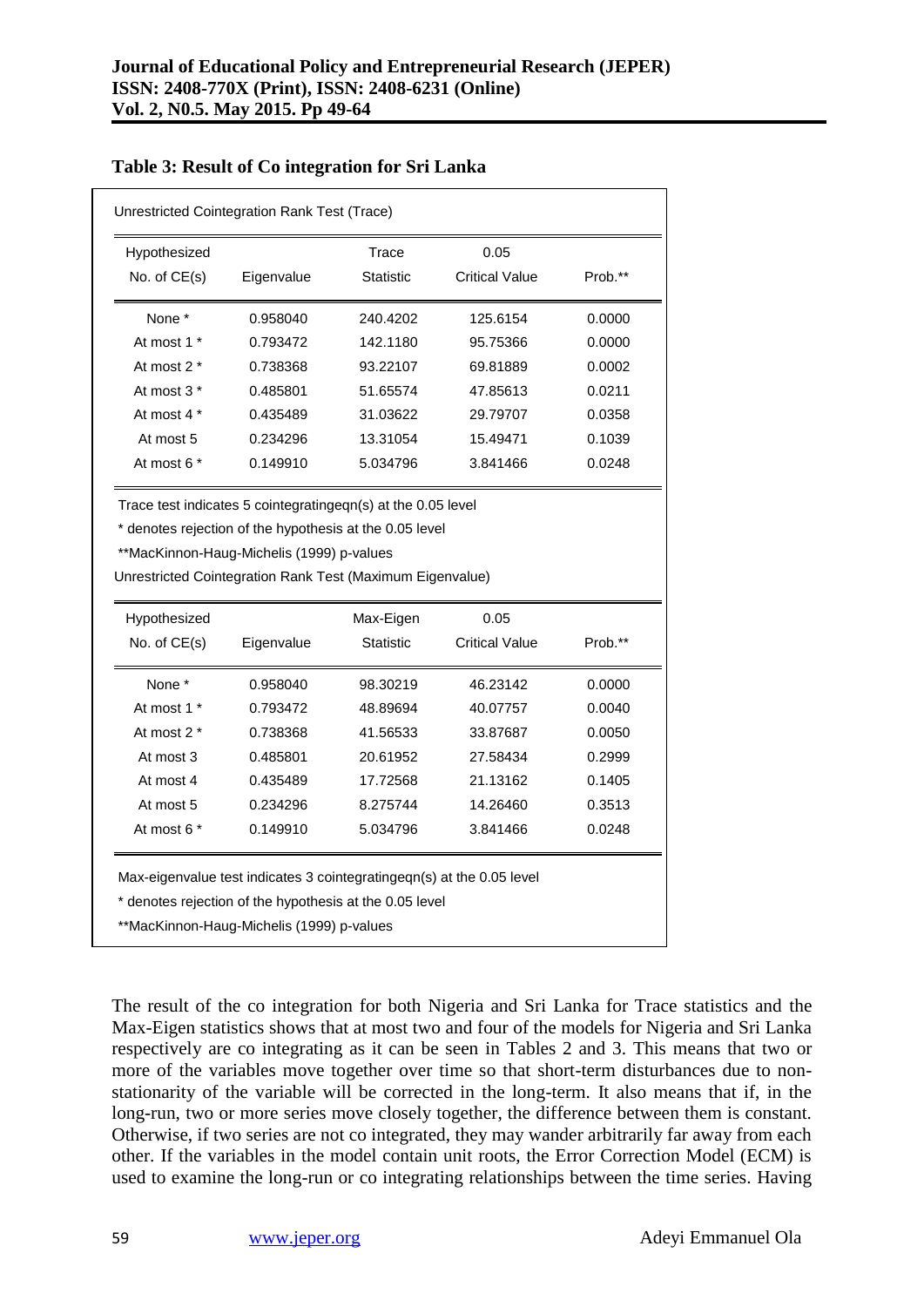detected the number of co integrated equations (Johansen's procedure) the disturbances in the models for both countries (Nigeria and Sri Lanka) will be corrected through the use of error correction model (ECM).

## **Table 4: Linear Regression Model's Results for Nigeria**

Dependent Variable: AIR Method: Least Squares Date: 12/04/2014 Time: 20:28 Sample: 1963 – 2013 Included Observations: 51

| <b>Variable</b>               | <b>Coefficient</b> | <b>Std.error</b>      | Z-statistic           | Prob.    |
|-------------------------------|--------------------|-----------------------|-----------------------|----------|
| UN                            | $-0.0042$          | 0.00025               | $-0.41926$            | 0.1214   |
| <b>MIS</b>                    | $-4.80E-05$        | 0.000247              | $-0.396129$           | 0.6939   |
| M2S                           | 0.000114           | 0.000119              | 0.958287              | 0.3432   |
| <b>IM</b>                     | 0.004402           | 0.001681              | 2.618685              | 0.0212   |
| EX                            | 0.177719           | 0.143859              | $-1.235364$           | 0.2233   |
| <b>IR</b>                     | 0.808623           | 0.106210              | 4.788826              | 0.1562   |
| <b>GDP</b>                    | $-2.80E-05$        | $2.63E-05$            | $-1.442514$           | 0.1562   |
| <b>ELEC</b>                   | 0.501279           | 2.514497              | $-0.199356$           | 0.8429   |
| R-Square                      | 0.675319           |                       | Mean dependent var    | 11.04510 |
| <b>Adjusted R-squared</b>     | 0.589226           |                       | S.D. dependent var    | 9.225407 |
| S.E. of regression            | 6.846558           |                       | Akaike info criterion | 6.812243 |
| Sum squared resid             | 2062.515           | Schwarz criterion     | 7.077395              |          |
| Log likelihood                | $-166.7122$        | Hannan – quinn criter | 6.913565              |          |
| Durbin – Watson stat 1.832971 |                    | F-statistics          |                       | 46.2145  |

Source: Computed using econometric software (E-views 5.1).

### **Table 5: Linear Regression Model's Results for Sri Lanka**

Dependent Variable: AIR Method: Least Squares Date: 12/04/2014 Time: 20:28 Sample: 1963 – 2013 Included Observations: 51

| <b>Variable</b>    | <b>Coefficient</b> | Std.error             | Z-statistic           | Prob.    |
|--------------------|--------------------|-----------------------|-----------------------|----------|
| UN                 | $-0.00021$         | 0.000026              | $-0.002102$           | 0.0026   |
| <b>MIS</b>         | $-9.80E - 05$      | 0.000247              | 0.396129              | 0.6939   |
| M2S                | 0.00245            | 0.000387              | 0.958289              | 0.2332   |
| IM                 | 0.000568           | 0.000168              | 2.82176               | 0.00121  |
| EX                 | $-0.187729$        | 0.143856              | $-1.32564$            | 0.02312  |
| IR                 | 0.508623           | 0.106210              | 4.788826              | 0.0000   |
| <b>GDP</b>         | $-3.80E-05$        | 2.63E-05              | $-1.442514$           | 0.1562   |
| <b>ELEC</b>        | $-0.501279$        | 2.145447              | $-0.279356$           | 0.8461   |
| R-Square           | 0.515319           |                       | Mean dependent var    | 12.05410 |
| Adjusted R-squared | 0.449226           |                       | S.D. dependent var    |          |
| S.E. of regression | 6.245668           | Akaike info criterion |                       | 5.12675  |
| Sum squared resid  | 2261.416           | Schwarz criterion     |                       | 8.076395 |
| Log likelihood     | $-172.6612$        |                       | Hannan – quinn criter |          |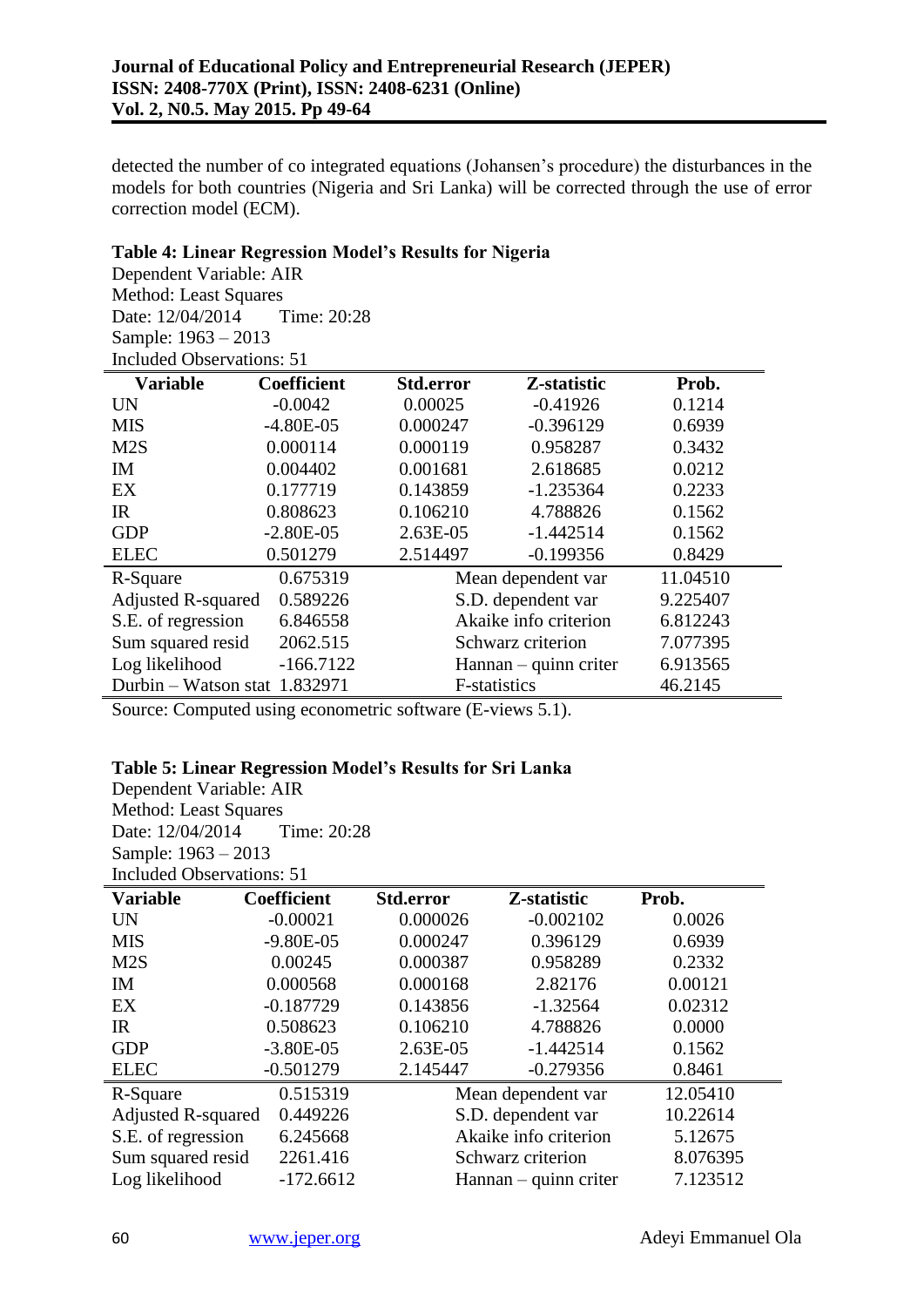| Durbin – Watson stat $1.762971$                            | <b>F</b> -statistics | 8.4382 |
|------------------------------------------------------------|----------------------|--------|
| Source: Computed using econometric software (E-views 5.1). |                      |        |

From table 4 above, the results clearly shows that interest rates, Broad money supply, import value, exchange Rate and election are positively related to dependent variable inflation. Indicating that they are important determinants of inflation in Nigeria.  $R^2$  which is coefficient of multiple determination shows that 67% of total variation in the dependent variables are explained by the explanatory variables in the model for Nigeria, and when it is adjusted, it become 58%, and the remaining variation in the dependent variable is due to error terms. The value of F-statistics is 46.214 indicating that the overall model is statistically significant.

On the other hand, table 5 reveals those only Broad money supply, interest rate and import values that are positively related to dependent variables for Sri Lanka Model. Indicating that only three of the explanatory variables can be said to be positively influencing the rate of inflation in Sri Lanka is revealed by  $R^2$  of 51%, indicating that only 51% of total variation in inflation in Sri Lanka is explained by the explanatory variables in the model and the remaining 49% is due to factors outside the model that are represented by error term in the model. Also the F-statistics is 8.3482, shows that though the explanatory power of the model is relatively low compare to the Nigeria's model, in overall the model is statistically significant

## **Table 6: Result of Error Correction Model for Nigeria**

 $\Delta INF_{in}=\!\beta_0+\beta_1(\Delta INF_{t\text{-}1n})+\beta_2(\Delta IM_{in})+\beta_3(\Delta EX_{in})+\beta_4(\Delta IR_{in})+\beta_5(\Delta M_{in})+\beta_6(\Delta UN_{in}))+\beta_7(\Delta GDP_{in})+\beta_8ELEC_{in}+\beta_9\ (ECM\text{-}1)+\varepsilon_{in}$ 

Dependent Variable: D(INFtn) Method: Least Squares Date: 12/04/14 Time: 14:34 Sample (adjusted): 1963 2013 Included observations: 49 after adjustments HAC standard errors & covariance (Bartlett kernel, Newey-West fixed bandwidth  $= 4.0000$ )

| Variable                                                                                                                                | Coefficient                                                                                                                      | Std. Error                                                                                                                           | t-Statistic                                                                                                                         | Prob.                                                                                            |
|-----------------------------------------------------------------------------------------------------------------------------------------|----------------------------------------------------------------------------------------------------------------------------------|--------------------------------------------------------------------------------------------------------------------------------------|-------------------------------------------------------------------------------------------------------------------------------------|--------------------------------------------------------------------------------------------------|
| $D(INFtn_1)$<br>D(IMtn)<br>$D$ (EXtn)<br>D(IRtn)<br>D(MStn)<br>D(UNEtn)<br>D(GDPtn)<br>DUMMY_V<br>ECM-1<br>C                            | -0.004012<br>$-1.37E-07$<br>0.012106<br>0.096508<br>$-1.28E - 06$<br>0.868305<br>$-5.68E-08$<br>0.402889<br>0.694353<br>1.032136 | 0.052890<br>5.24E-07<br>0.025312<br>0.073553<br>3.48E-07<br>0.045485<br>3.13E-07<br>1.033990<br>0.177991<br>1.044872                 | $-0.075865$<br>$-0.261936$<br>0.478276<br>1.312089<br>$-3.687599$<br>19.08982<br>$-0.181261$<br>$-0.389645$<br>3.901055<br>0.987811 | 0.9402<br>0.7958<br>0.6372<br>0.2030<br>0.0013<br>0.0000<br>0.8578<br>0.7005<br>0.0008<br>0.3340 |
| R-squared<br>Adjusted R-squared<br>S.E. of regression<br>Sum squared resid<br>Log likelihood<br><b>F-statistic</b><br>Prob(F-statistic) | 0.972609<br>0.961404<br>3.146843<br>217.8576<br>-76.09573<br>86.79814<br>0.000000                                                | Mean dependent var<br>S.D. dependent var<br>Akaike info criterion<br>Schwarz criterion<br>Hannan-Quinn criter.<br>Durbin-Watson stat |                                                                                                                                     | 0.093750<br>16.01775<br>5.380983<br>5.839025<br>5.532811<br>1.642816                             |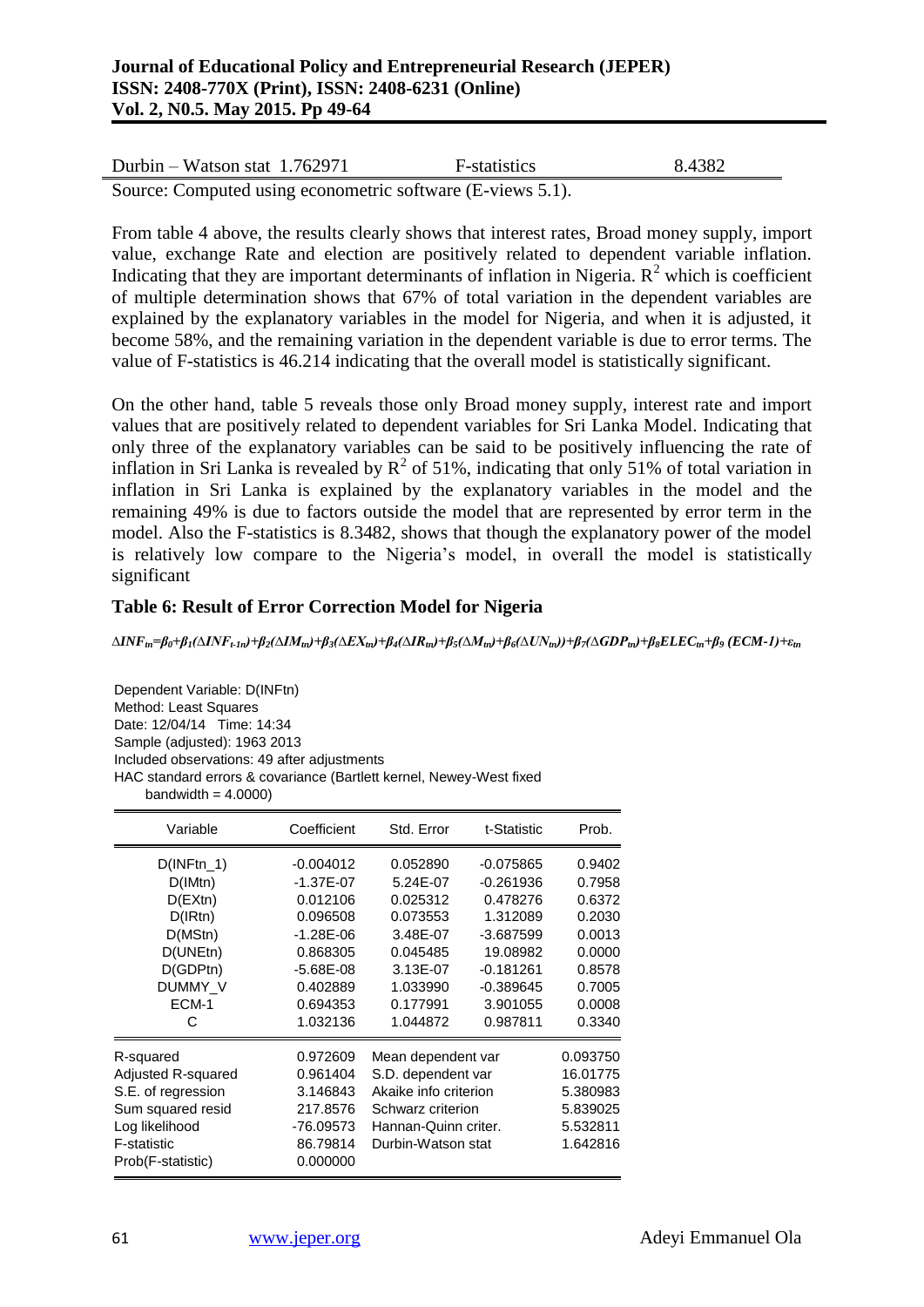#### **Table 7: Result of Error Correction Model for Sri Lanka**

 $\Delta INF_{ts} = \beta_0 + \beta_I (\Delta INF_{t\text{-}1s}) + \beta_2 (\Delta IM_{ts}) + \beta_3 (\Delta EX_{ts}) + \beta_4 (\Delta IR_{ts}) + \beta_5 (\Delta M_s) + \beta_6 (\Delta UN_{ts}) + \beta_7 (\Delta GDP_{ts}) + \beta_8 ELEC_{ts} + \beta_9\ (ECM\text{-}I) + \varepsilon_{ts}$ 

Dependent Variable: D(INFts) Method: Least Squares Date: 12/04/14 Time: 23:37 Sample (adjusted): 1963 2013 Included observations: 49 after adjustments

| Variable           | Coefficient   | Std. Error            | t-Statistic | Prob.       |
|--------------------|---------------|-----------------------|-------------|-------------|
| $D($ INFts_1)      | 0.143908      | 0.228468              | 0.629882    | 0.5353      |
| D(UNEts)           | 1.643141      | 1.070605              | 1.534778    | 0.1391      |
| D(IMts)            | 0.000926      | 0.001725              | 0.536811    | 0.5968      |
| D(EXts)            | 0.111486      | 0.504433              | 0.221013    | 0.8271      |
| D(IRts)            | -0.130227     | 0.899299              | $-0.144810$ | 0.8862      |
| D(MSts)            | $-3.39E - 05$ | 4.19E-05              | $-0.807716$ | 0.4279      |
| D(GDPts)           | 1.02E-05      | 1.36E-05              | 0.744972    | 0.4642      |
| DUMMY_V            | 15.33809      | 4.924593              | 3.114590    | 0.0050      |
| ECM-1              | 0.774058      | 0.314335              | 3.066972    | 0.0056      |
| C                  | $-2.408915$   | 2.918628              | $-0.825359$ | 0.4180      |
| R-squared          | 0.561206      | Mean dependent var    |             | $-0.396875$ |
| Adjusted R-squared | 0.381699      | S.D. dependent var    |             | 10.12443    |
| S.E. of regression | 7.961056      | Akaike info criterion |             | 7.237307    |
| Sum squared resid  | 1394.325      | Schwarz criterion     |             | 7.695349    |
| Log likelihood     | -105.7969     | Hannan-Quinn criter.  |             | 7.389135    |
| <b>F-statistic</b> | 9.126380      | Durbin-Watson stat    |             | 2.166032    |
| Prob(F-statistic)  | 0.014029      |                       |             |             |

Result Output from E-view 5.1

The result in the Tables 6 and 7 above shows the short-run relationship of the Augmented Phillip Curve in Nigeria and Sri Lanka through Error Correction Mechanism.

The result reveals that unemployment rate, exchange rate, interest rate and election period have a positive impact on the current rate of inflation. While previous inflation, importation, GDP and Money supply negatively impact on inflation. Unemployment and money supply showed significant impact on current inflation just like in the long-run model. The short-run model is linearly dependent, with an F p-value of 0.000. There is no auto-correlation because Durbin-Watson value of 1.64. The R-squared shows a strong positive relationship which means that 97% change in the rate of inflation is caused by the changes in the independent variables just like the long-run model. The error correction variable (ECM-1) shows a oneperiod lagged value of the residual from the static model. Error correlation model is not a model that correct errors, but a model which converges the co integrating relationship of the long-run and short-run model by bringing them to equilibrium through time path adjustments. The adjustment process is expected to meet some criteria.

- i. The coefficient of ECM-1 is expected to be significant
- ii. The coefficient ECM-1is expected to have a negative sign
- iii. The coefficient ECM-1 is expected to be less than one

The values of the error correction coefficients for both (Nigeria and Sri Lanka) are significant and less than one but not negative. Since the ECM-1 sign is positive, it means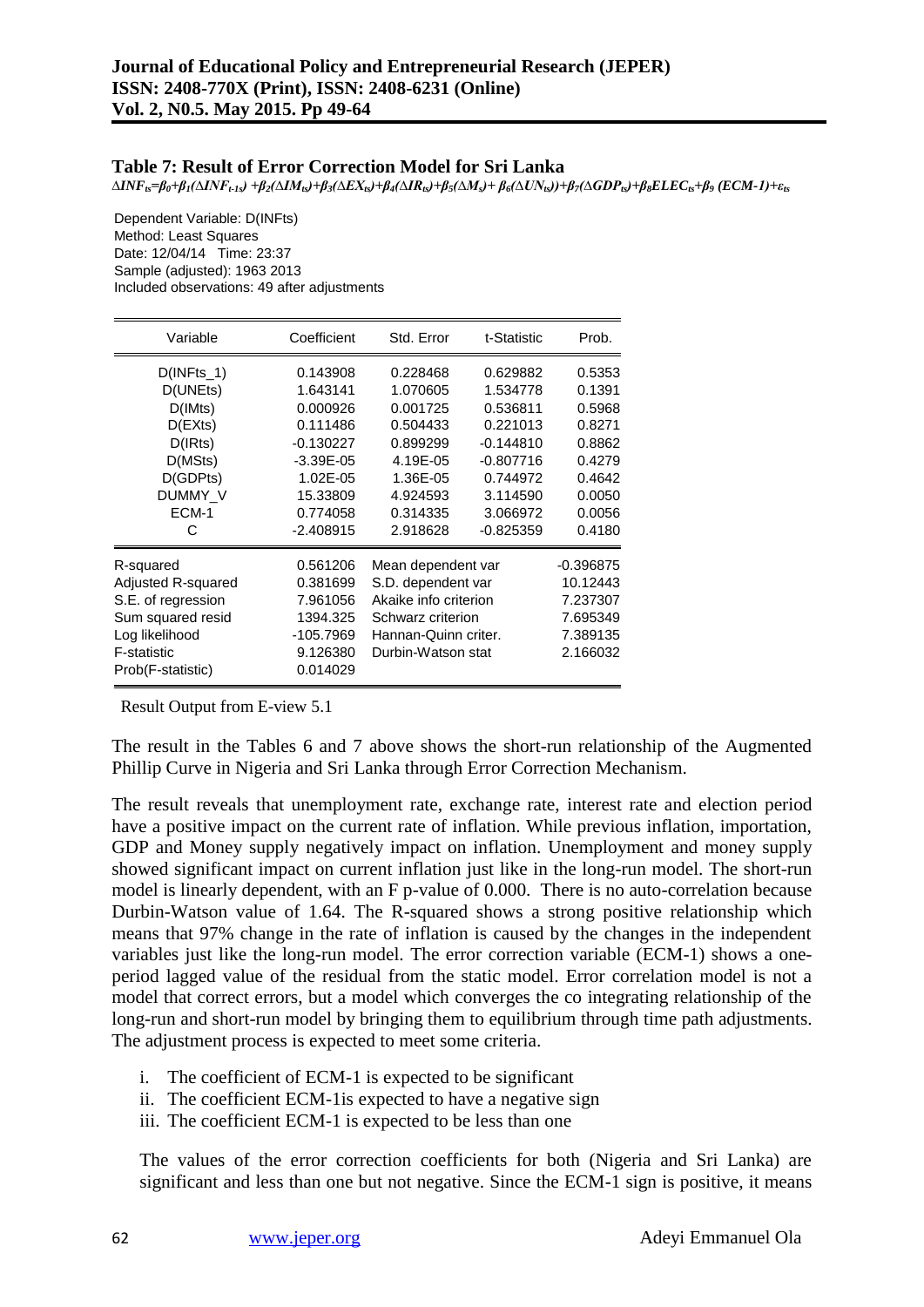that inflation is above its long-run value. Therefore, to adjust/ bring to equilibrium, the inflation rate would have to be adjusted downwards in the next one year period (Gujarati, 2004). It takes 69% for equilibrium to occur for Nigeria 77.4% for equilibrium to occur in Sri Lanka.

## **Conclusion**

The purpose of this paper was to determine the determinants of inflation in an open economy like Nigeria and Sri Lanka within Phillips curve framework. The impact of the money supply variables on inflation was found to be positive, in both countries, especially the broad money supply  $(M<sub>2</sub>)$ , suggesting that money supply growth in Nigeria and Sri Lanka does not accord with normal behavioral expectations towards inflation. Interest rate and imports also impact positively on inflation in both countries. However, the impact of election that was introduced into the model as dummy variable to depict the politicians spending during campaign has no positive impact on inflation in Sri Lanka but reveals a positive influence on inflation in Nigeria, so also the exchange rate. In conclusion therefore, the policy makers of both countries have to develop a real political will to overcome corruption as well as fiscal and monetary discipline so as to be able to have greater control to meet the objective of maintaining price stability.

## **References**

- Adamson, Y.K. (2000): "Structural Disequilibrium and Inflation in Nigeria: A Theoretical and Empirical Analysis*". Centre for Economic Research on Africa. New Jersey 07043; Montclair State University, Upper Montclair.*
- Arusha, V.C. (2008): "A Model of Inflation for Sri Lanka". Faculty of Commercepaper.University of Wollongong. Research Online. Review of Applied Economics, 4 (1-2), 2008. http/ro.uow.edu.au/commpapers/563.
- Dlamini, A, Nxumalo, T and Dlamini, A. (2001), "A Cointegration Analysis of the Determinants of Inflation in Swaziland" *The Journal of Economic Studies,Vol.16, N0.15-19.*
- Dornbush, R. , Fischer, S. and Kearney, C (1996), Macroeconomics. The McGraw-Hill companies, Inc. Sydney.
- Fajana, O. and Aderinto, A. (1980), "Factors Affecting Public Sector salaries Policy in an Open Economy: Nigeria", *Human Resources Research Unit, University of Lagos, 1980 (mimeo).*
- Fasoyin, T. (1986), Incomes and Inflation in Nigeria.Longman Inc., New York.
- Fatukasi, B. (2005), "Determinants of Inflation in Nigeria: An Empirical Analysis*". International Journal of Humanities and Social Science, Vol.1, No.18.*
- Friedman, M. (1968): "The Role of monetary Policy". *American Economic Review, March.*
- Garcia, C. (2010), "Is the Phillips Curve Useful for Monetary Policy in Nigeria?" *Central Bank of Nigeria (CBN).Occasional paper No.38.Research Department, Abuja. December 2010.*
- Gujarati, D. N (2004) Basic Econometrics New York McGram -Hill Companies, Inc.
- Hamilton, A. (2001): "Exploding Inflation*". Zeal Intelligence.*
- Melberg, H.O. (1992): "Inflation: An Overview of the Theories and Solutions". [\(www.geocities.com/hmelberg/papers/921201.htm\)](http://www.geocities.com/hmelberg/papers/921201.htm).
- Nicholas,H.V.B, (1990): "Inflation in Sri Lanka 1971-87: A Preliminary Study". *Macroeconomics Series No.3, Institute of Policy Studies, Colombo*.